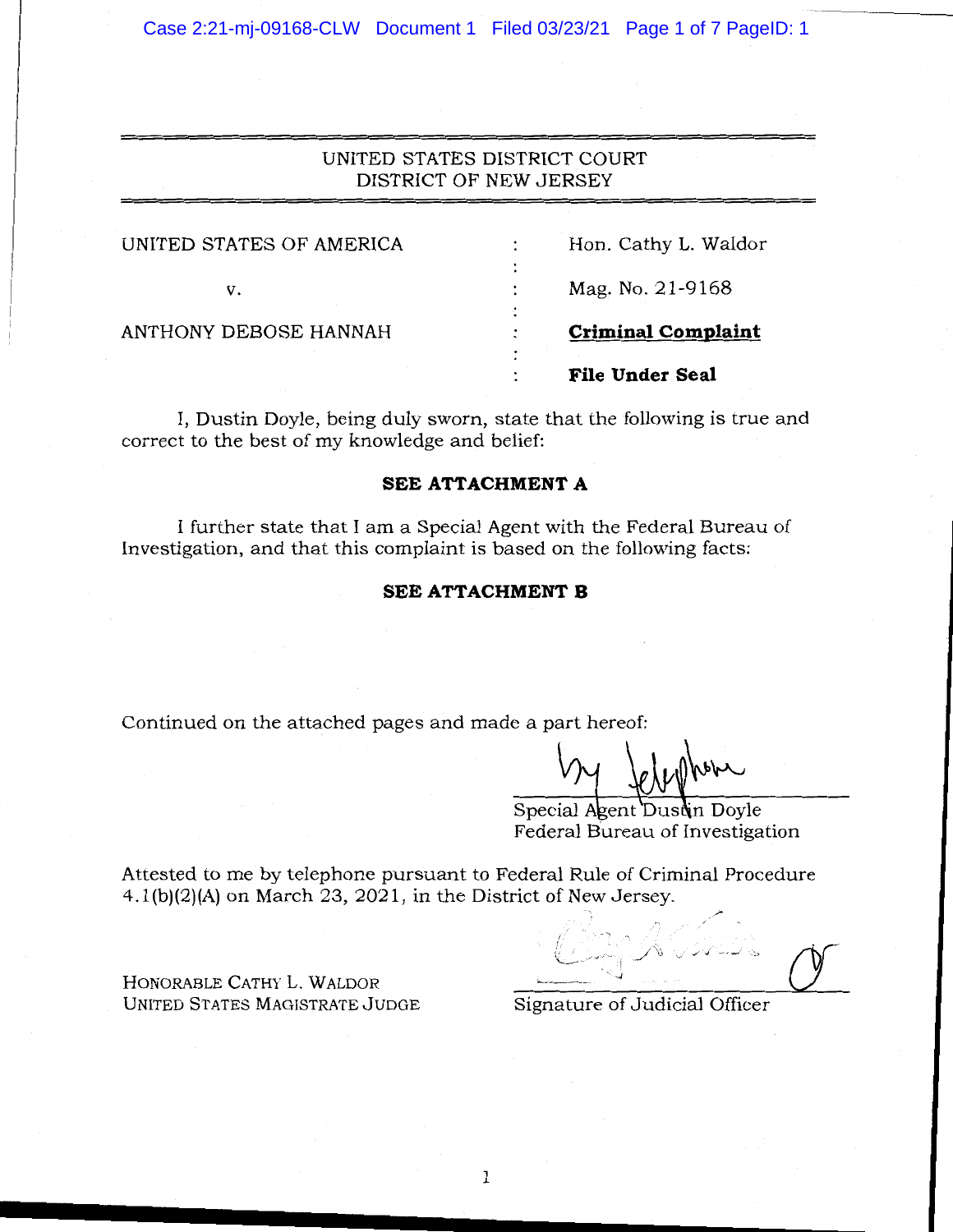## **ATTACHMENT A Money Laundering Conspiracy**

From at least as early as in or about June 2020 through in or about January 2021, in Bergen County, in the District of New Jersey, and elsewhere, the defendant,

#### ANTHONY DEBOSE HANNAH,

did knowingly and intentionally conspire and agree with others to conduct and attempt to conduct a financial transaction affecting interstate and foreign commerce, which involved the proceeds of specified unlawful activity, namely, wire fraud, while knowing that the property involved in the financial transaction represented the proceeds of some form of unlawful activity and knowing that the transactions were designed in whole and in part to conceal and disguise the nature, location, source, ownership, and control of the proceeds of said specified unlawful activity, contrary to Title 18, United States Code, Section  $1956(a)(1)(B)(i)$ .

In violation of Title 18, United States Code, Section 1956(h).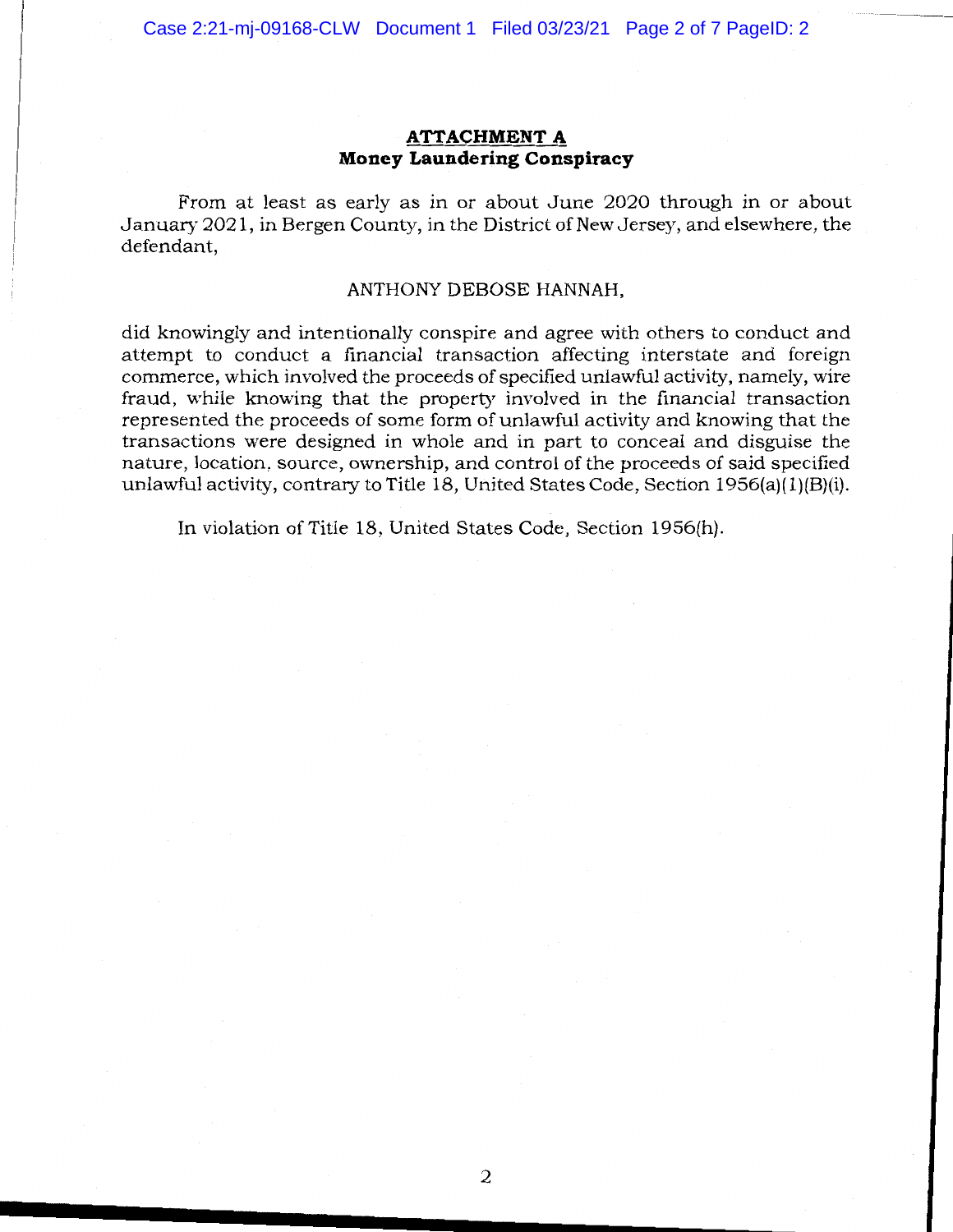Case 2:21-mj-09168-CLW Document 1 Filed 03/23/21 Page 3 of 7 PageID: 3

### **ATTACHMENT B**

I, Dustin Doyle, am a Special Agent with the Federal Bureau of Investigation. I have knowledge about the facts set forth below from my involvement in the investigation, my review of reports, documents, pictures, videos, witness interviews, and discussions with other law enforcement officials. Because this affidavit is submitted for the limited purpose of establishing probable cause, I have not set forth each and every fact that I know concerning this investigation. All statements described herein are relayed in substance and in part. When dates and times are alleged herein, those dates and times are approximate.

1. The FBI has been investigating Eric Bullard, who has been charged by criminal complaint in Mag. No. 21-13120 (LDW), HANNAH, and others regarding a scheme to launder fraudulently obtained funds that involves: (a) the compromise of a business email account used by a law firm in New Jersey (the "New Jersey Law Firm") to effectuate the fraudulent transfer of approximately \$560,000, to a bank account controlled by Bullard, approximately \$230,000 of which was transferred to an account controlled by HANNAH, which then was transferred to another account; and (b) HANNAH's receipt of funds fraudulently obtained through loans issued as part of the COVID-19 Economic Injury Disaster Loan ("EIDL") program administered by the U.S. Small Business Administration ("SBA") to entities unrelated to HANNAH.

#### *The New Jersey Law Firm Business Email Compromise*

2. In or around June 2020, Victim 1, a resident of Bergen County, New Jersey, communicated via email with the New Jersey Law Firm, which was advising Victim 1 on a real estate transaction. During the course of this email correspondence, an unknown person compromised an email account used by the New Jersey Law Firm. An unknown person, purporting to be emailing on behalf of the New Jersey Law Firm and in relation to the pending real estate transaction, then emailed fraudulent instructions to Victim 1 to wire approximately \$560,000 to a bank account named "Eric's Commercial LLC" (the "Fraudulent Instructions").

3. On or about June 12, 2020, in reliance on the Fraudulent Instructions, Victim 1 wired approximately \$560,000 (the "Fraud Wire") to a bank account opened in the name of "Eric Bullard, dba Eric's Commercial and Residential Property Management Group," with a listed address in California (the "Eric's Commercial Bank Account"), which is also Bullard's state of residence. Victim 1 sent the Fraud Wire to the account believing that the New Jersey Law Firm had instructed her to do so as a part of the real estate transaction when, in fact, it was not.

4. After Victim 1 initiated the Fraud Wire, the New Jersey Law Firm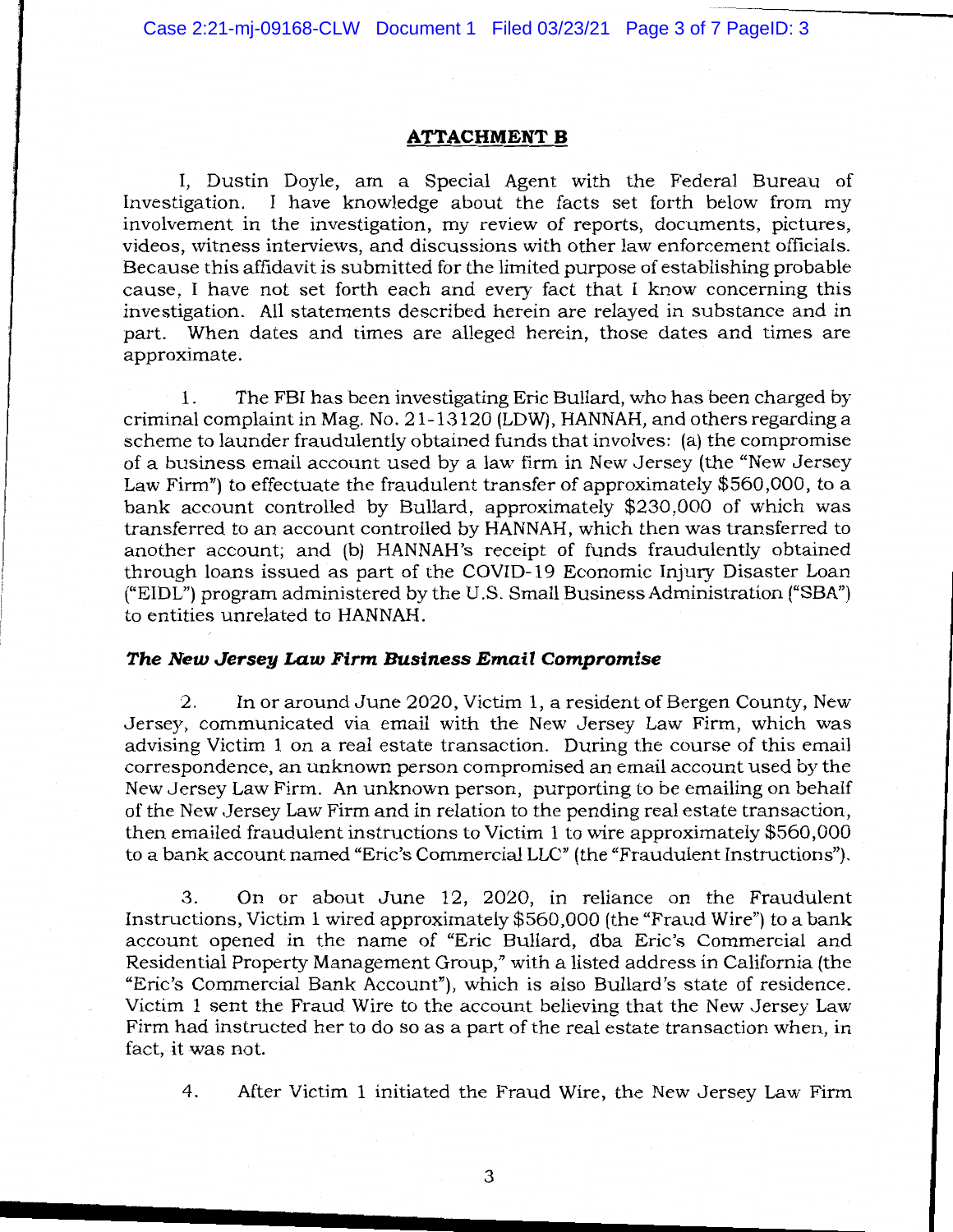informed Victim 1 that the wire transfer instructions that prompted the Fraud Wire were not in fact sent from someone associated with the New Jersey Law Firm.

5. Later during on or about June 12, 2020—the same day that the Fraud Wire posted to the Eric's Commercial Bank Account-approximately ten cash withdrawals were made from the Eric's Commercial Bank Account totaling approximately \$96,275. Surveillance footage obtained from the bank depicts a man who resembled Bullard wearing a mask and entering a Bank 1 branch to make withdrawals from the Eric's Commercial Bank Account.

6. On or about June 14, 2020, three large wire transfers totaling approximately \$460,000 were made from the Eric's Commercial Bank Account to other bank accounts. One of those transfers was a wire transfer of approximately \$230,000 to an account in the name of "Anthony Property Management & Development, an account controlled by HANNAH (the "Anthony Property Management Account").

7. HANNAH opened the Anthony Property Management Account on or about May 18, 2020 and was the sole signatory on the account. HANNAH listed an address on the account in Moreno Valley, California.

8. On or about June 15, 2020, approximately \$230,000 was transferred from the Anthony Property Management Account to another business account that does not appear to be controlled by HANNAH or Bullard.

9. Also, on or about June 15, 2020, the Eric's Commercial Bank Account received a deposit of approximately \$77,780. On the same day, three withdrawals totaling approximately \$79,280 were made from the Eric's Commercial Bank Account. Approximately four days later, the Eric's Commercial Bank Account was closed.

## **SBA Loan Fraud**

10. The same investigation has revealed that Bullard, HANNAH, and others conspired to launder the proceeds of fraudulently obtained COVID-19 disaster relief loans guaranteed by the SBA. The SBA was created in 1953 as an independent agency of the federal government to aid, counsel, assist, and protect the interests of small business concerns, to preserve free competitive enterprise, and to maintain and strengthen the overall economy of the United States.

11. The Coronavirus Aid, Relief, and Economic Security ("CARES") Act is a federal law enacted in or around March 2020, which is designed to provide emergency financial assistance to the millions of Americans who are suffering the economic effects caused by the COVID-19 pandemic.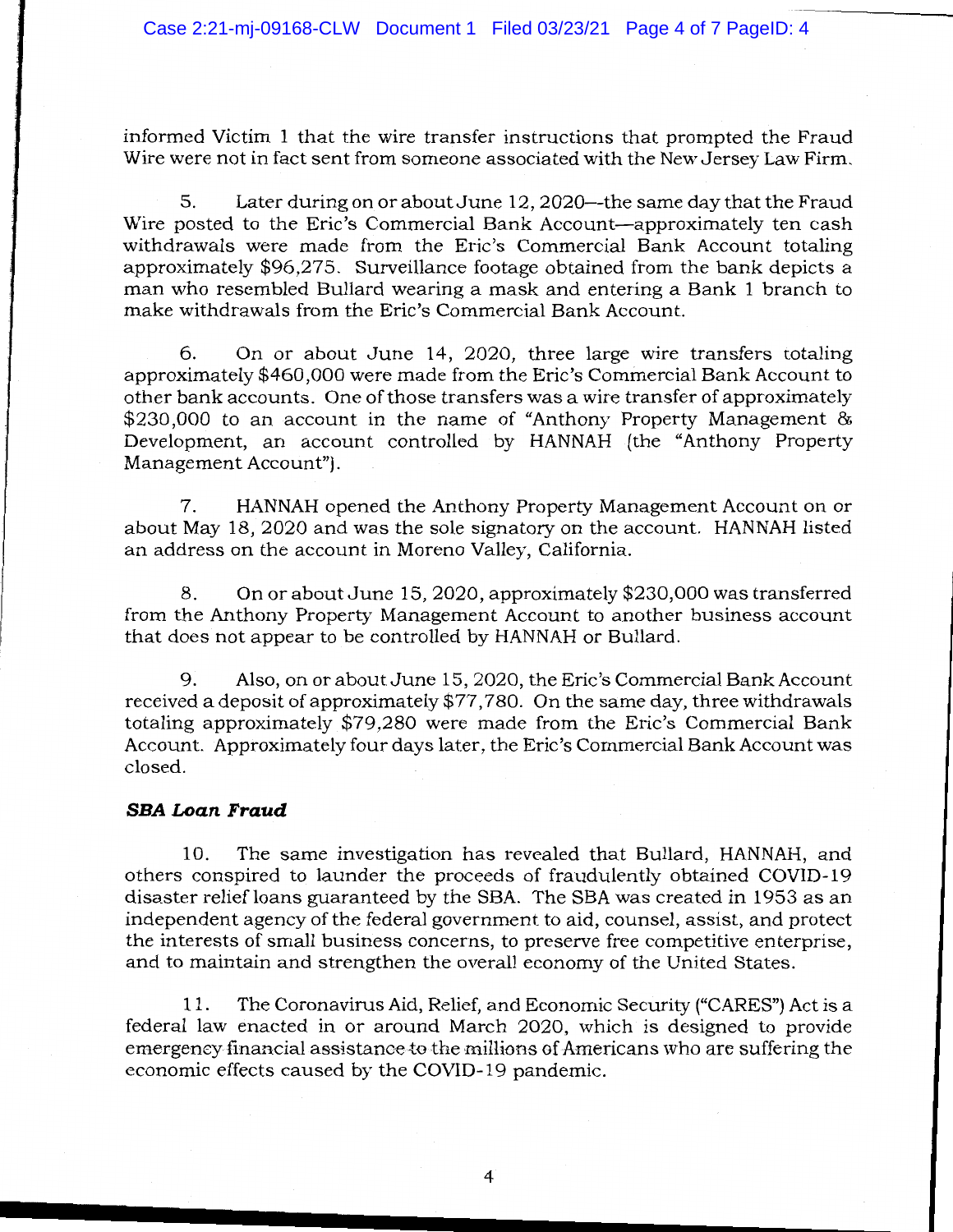12. The provisions of the CARES Act, in conjunction with an officially declared disaster by the United States Government, allowed for the SBA to offer funding through the COVID-19 Economic Injury Disaster Loans ("EIDL") program to business owners negatively affected by the COVID-19 pandemic. More specifically, the EIDL program is an SBA program that provides low-interest financing to small businesses, renters, and homeowners in regions affected by declared disasters.

13. In order to obtain an EIDL, a qualifying business must submit an application to the SBA and provide information about its operations, such as the number of employees, gross revenues for the 12-month period preceding the disaster, and cost of goods sold in the 12-month period preceding the disaster. In the case of EIDLs for COVID-19 relief, the 12-month period is that preceding January 31, 2020. The business entity must have existed in an operational condition on February 1, 2020.

14. Using the SBA online portal, EIDL applicants submit personal and business information in support of each EIDL application using a rapid intake application form. The EIDL loans requested minimal documentation and information from small businesses to process the loan for approval. The application includes a paragraph in which the applicant affirms that the information submitted is true and correct under the penalty of perjury and applicable criminal statutes.

15. EIDL applications are submitted directly to the SBA and processed by the agency with support from a government contractor. The amount of the loan, if the application is approved, is determined based, in part, on the information provided by the applicant about employment, revenue, and cost of goods, as described above. The maximum loan amount is capped at \$150,000 per entity.

16. Pursuant to the provisions governing the EIDL program, loan proceeds must be used by the receiving business on certain permissible expenses. More specifically, the EIDL funding may be used by the business to pay fixed debts, payroll, accounts payable, and other bills that could have been paid had the COVID-19 disaster not occurred.

17. On or about June 23, 2020, HANNAH opened another business bank account at a different bank in the name of "Anthony's Property Management and Development" (the "Anthony Property Management Account 2"). HANNAH listed the same address in Moreno Valley, California that was listed on the Anthony Property Management Account and described his business as providing "Property Rentals." **HANNAH** also listed in the "Customer Information" portion of the application for the Anthony Property Management Account 2 that the business was originally established on June 23, 2020 (the date of the account application) and had annual gross sales of \$250,000. Also listed on the application for the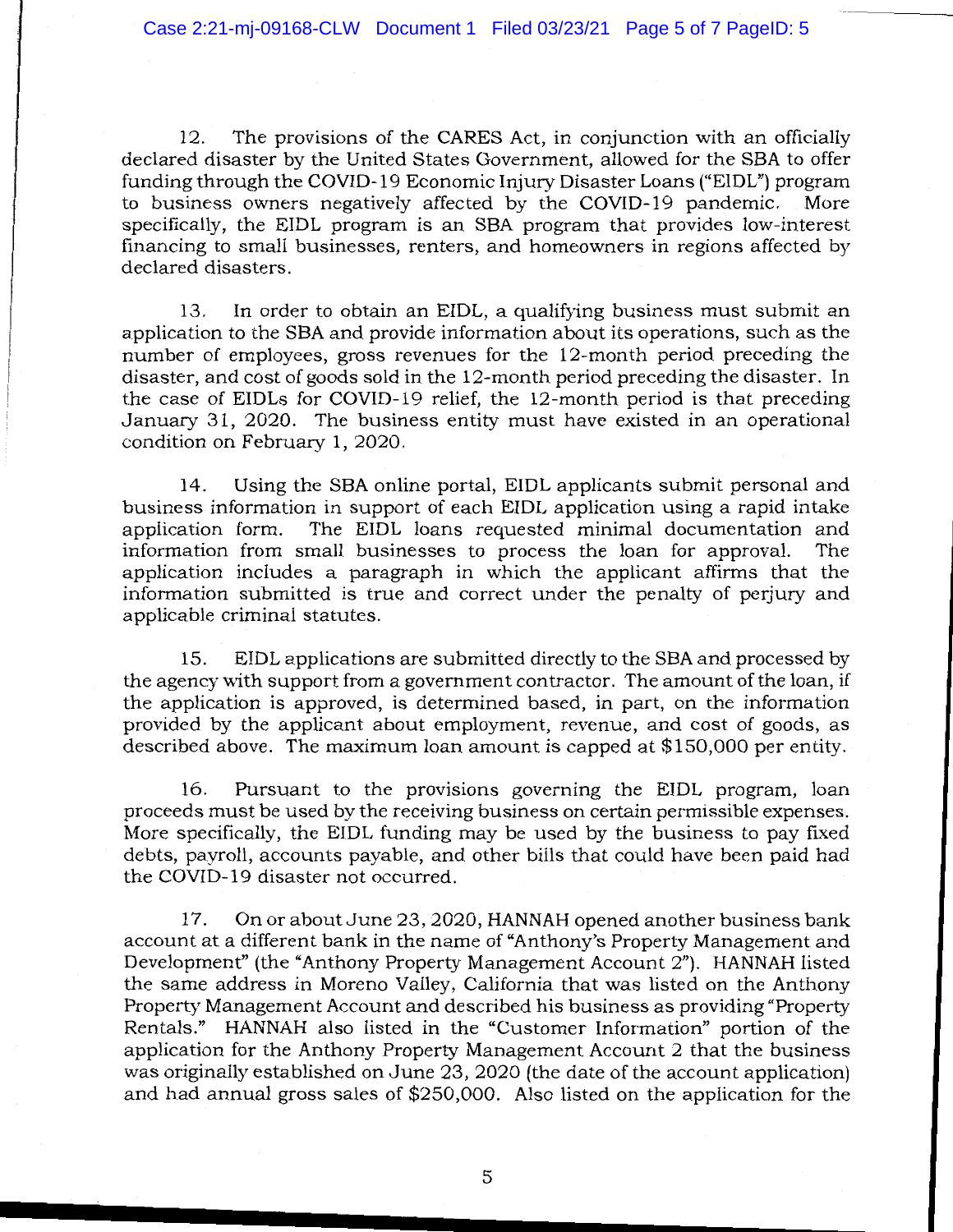Anthony Property Management Account 2 was an email address that included HANNAH's name (the "Hannah Email Account").

#### The *Idaho Pharmacy Company SBA Loan*

18. On or about July 12, 2020, an EIDL application on behalf of a pharmacy company with a listed location in Idaho ("Application 1") was submitted to the SBA. The bank account listed on the rapid intake form for Application 1 was an unidentified bank account; however, the bank account that was later confirmed to receive the funds associated with the EIDL that resulted from Application 1 ("EIDL l") was the Anthony Property Management Account 2.

19. On or about July 14, 2020, approximately \$145,400 issued in connection with EIDL 1 was deposited into the Anthony Property Management Account 2.

20. On the following day, on or about July 15, 2020, two payments—each (a) in the amount of  $$11,970$ ; (b) denoted as "Ides Payments;" and (c) issued to an individual other than HANNAH, were deposited into the Anthony Property Management Account 2. Based on this investigation, I am aware that "Ides" is an abbreviation for and used by the Illinois Department of Employment Security. Based on my training and experience and this investigation, it appears that these deposits were issued as Illinois unemployment insurance benefits.

21. On or about July 16, 2020, two checks were written on the Anthony Property Management Account 2-one in the amount of \$111,000 to another individual; and the other in the amount of \$51,395 to "Eric's Commercial & Residential Property Management Group" ("Check 1"). Later that same day, on or about July 16, 2020, Check 1 was deposited into a bank account opened in the name of"Eric Bullard dba Eric's Commercial & Residential," with a listed address in Los Angeles, California (the "Eric's Commercial Bank Account 2").

22. On or about July 17, 2020, a check in the amount of \$51,000 was deposited into the Anthony Property Management Account 2 at an ATM in or around Inglewood, California. The check appears to have been signed by BULLARD.

#### *The Colorado Pharmacy Company SBA Loan*

23. On or about July 13, 2020, an EIDL application on behalf of a pharmacy company with a listed address in Colorado ("Application 2") was submitted to the SBA. The bank account listed on the rapid intake form for Application 2 was an unidentified bank account; however, the bank account that was later confirmed to receive the funds associated with the EIDL that resulted from Application 2 ("EIDL 2") was the Eric's Commercial Bank Account 2.